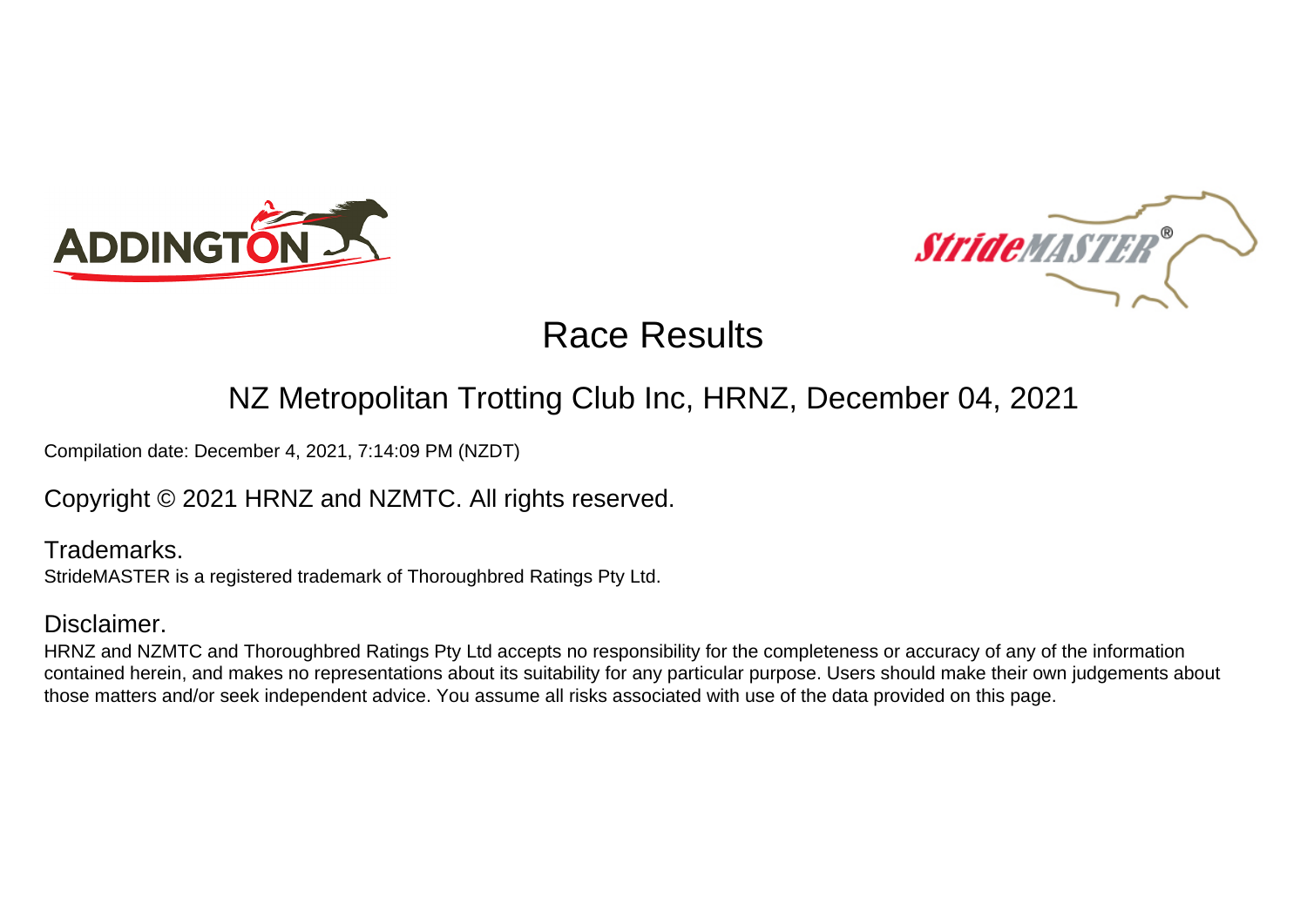



December 04, 2021, Race 3, BOMBAY - GIN SOUR TWO-YEAR-OLD MOBILE TROT, Distance 1980m, Addington - Survey 1980m

|     | Result TAB no. | Horse (Barrier)              | 1980 to | 1800m to | 1600m to | 1400m to | 1200m to | 1000m to | 800m to | 600 <sub>m</sub> to | 400m to | 200 <sub>m</sub> to | <b>Total or</b> | Margin |
|-----|----------------|------------------------------|---------|----------|----------|----------|----------|----------|---------|---------------------|---------|---------------------|-----------------|--------|
| 1st |                | <b>Brother Love (3)</b>      | 1800m   | 1600m    | 1400m    | 1200m    | 1000m    | 800m     | 600m    | 400m                | 200m    | WP                  | Average         |        |
|     |                | Position in running (margin) |         | 2(1.8)   | 3(1.5)   | 2(2.5)   | 2(2.2)   | 3(2.5)   | 3(1.8)  | 3(2.0)              | 3(1.5)  | 2(0.1)              |                 | 0.00   |
|     |                | Sectional time (s)           | 12.54   | 15.66    | 15.73    | 15.62    | 16.83    | 16.14    | 15.52   | 15.10               | 14.71   | 13.82               |                 |        |
|     |                | Cumulative time (s)          | 151.67  | 139.13   | 123.47   | 107.74   | 92.12    | 75.29    | 59.15   | 43.63               | 28.53   | 13.82               | 2:31.67         |        |
|     |                | Speed (m/s)                  | 14.35   | 12.77    | 12.71    | 12.80    | 11.88    | 12.39    | 12.89   | 13.25               | 13.60   | 14.47               | 13.05           |        |
|     |                | Stride length (m)            | 6.50    | 6.27     | 6.21     | 6.39     | 6.09     | 6.29     | 6.36    | 6.42                | 6.32    | 6.53                | 6.33            |        |
|     |                | Stride duration (s)          | 0.458   | 0.491    | 0.489    | 0.499    | 0.512    | 0.507    | 0.493   | 0.485               | 0.465   | 0.451               | 0.485           |        |
|     |                | Stride efficiency (%)        | 65.97   | 61.39    | 60.35    | 63.84    | 57.95    | 61.77    | 63.18   | 64.47               | 62.48   | 66.70               | 62.71           |        |
|     |                | Stride count                 | 27.70   | 31.91    | 32.18    | 31.29    | 32.84    | 31.81    | 31.45   | 31.14               | 31.63   | 30.61               | 312.56          |        |









Stride duration





Speed 20 m/sec



Note: Horizontal distance axis grid lines are 200m furlongs.

Disclaimer.

HRNZ and NZMTC and Thoroughbred Ratings Pty Ltd accepts no responsibility for the completeness or accuracy of any of the information contained herein, and makes no representations about its suitability for any particular p matters and/or seek independent advice. You assume all risks associated with use of the data provided on this page.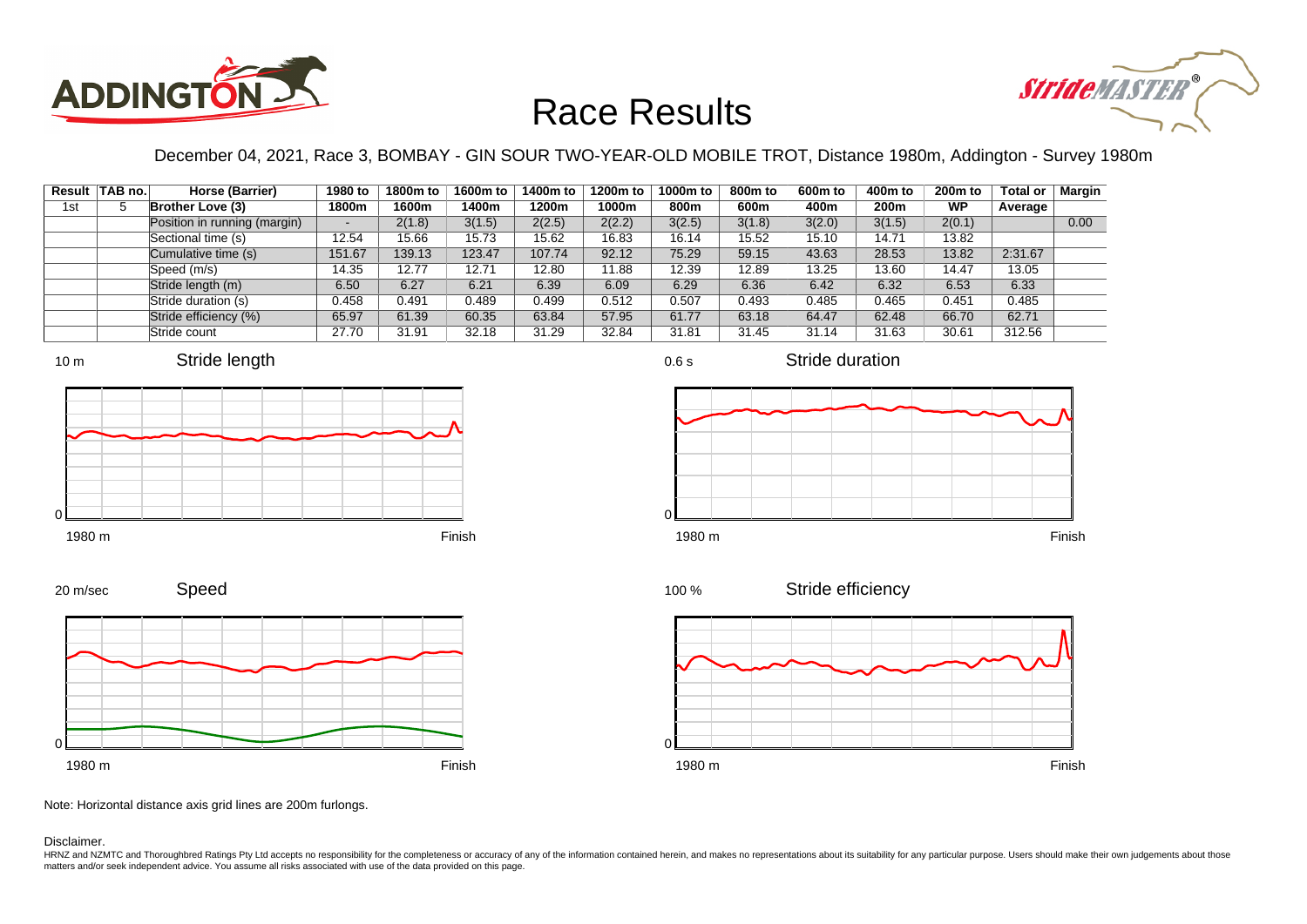



December 04, 2021, Race 3, BOMBAY - GIN SOUR TWO-YEAR-OLD MOBILE TROT, Distance 1980m, Addington - Survey 1980m

|                 | Result TAB no. | Horse (Barrier)              | 1980 to                  | 1800m to | 1600m to | 1400m to | 1200m to | 1000m to | 800m to | 600 <sub>m</sub> to | 400m to | 200 <sub>m</sub> to | <b>Total or</b> | Margin |
|-----------------|----------------|------------------------------|--------------------------|----------|----------|----------|----------|----------|---------|---------------------|---------|---------------------|-----------------|--------|
| 2 <sub>nd</sub> |                | Hot To Trot $(2)$            | 1800m                    | 1600m    | 1400m    | 1200m    | 1000m    | 800m     | 600m    | 400m                | 200m    | WP                  | Average         |        |
|                 |                | Position in running (margin) | $\overline{\phantom{a}}$ | 4(3.9)   | 4(3.4)   | 5(4.5)   | 4(4.2)   | 5(4.9)   | 5(4.1)  | 5(4.4)              | 5(4.3)  | 5(2.4)              |                 | 0.60   |
|                 |                | Sectional time (s)           | 13.15                    | 15.62    | 15.76    | 15.63    | 16.88    | 16.12    | 15.55   | 15.15               | 14.62   | 13.30               |                 |        |
|                 |                | Cumulative time (s)          | 151.78                   | 138.63   | 123.01   | 107.25   | 91.62    | 74.74    | 58.62   | 43.07               | 27.92   | 13.30               | 2:31.78         |        |
|                 |                | Speed (m/s)                  | 13.69                    | 12.80    | 12.69    | 12.80    | 11.85    | 12.41    | 12.86   | 13.20               | 13.68   | 15.04               | 13.04           |        |
|                 |                | Stride length (m)            | 5.98                     | 5.96     | 5.87     | 6.00     | 5.72     | 5.92     | 5.97    | 6.10                | 5.84    | 6.30                | 5.96            |        |
|                 |                | Stride duration (s)          | 0.429                    | 0.466    | 0.462    | 0.469    | 0.483    | 0.477    | 0.464   | 0.462               | 0.427   | 0.419               | 0.457           |        |
|                 |                | Stride efficiency (%)        | 55.87                    | 55.59    | 53.81    | 56.32    | 51.12    | 54.71    | 55.69   | 58.09               | 53.38   | 61.95               | 55.56           |        |
|                 |                | Stride count                 | 30.10                    | 33.53    | 34.08    | 33.31    | 34.97    | 33.80    | 33.50   | 32.80               | 34.22   | 31.76               | 332.07          |        |







20 m/sec





Stride efficiency 100 %



Note: Horizontal distance axis grid lines are 200m furlongs.

Disclaimer.

HRNZ and NZMTC and Thoroughbred Ratings Pty Ltd accepts no responsibility for the completeness or accuracy of any of the information contained herein, and makes no representations about its suitability for any particular p matters and/or seek independent advice. You assume all risks associated with use of the data provided on this page.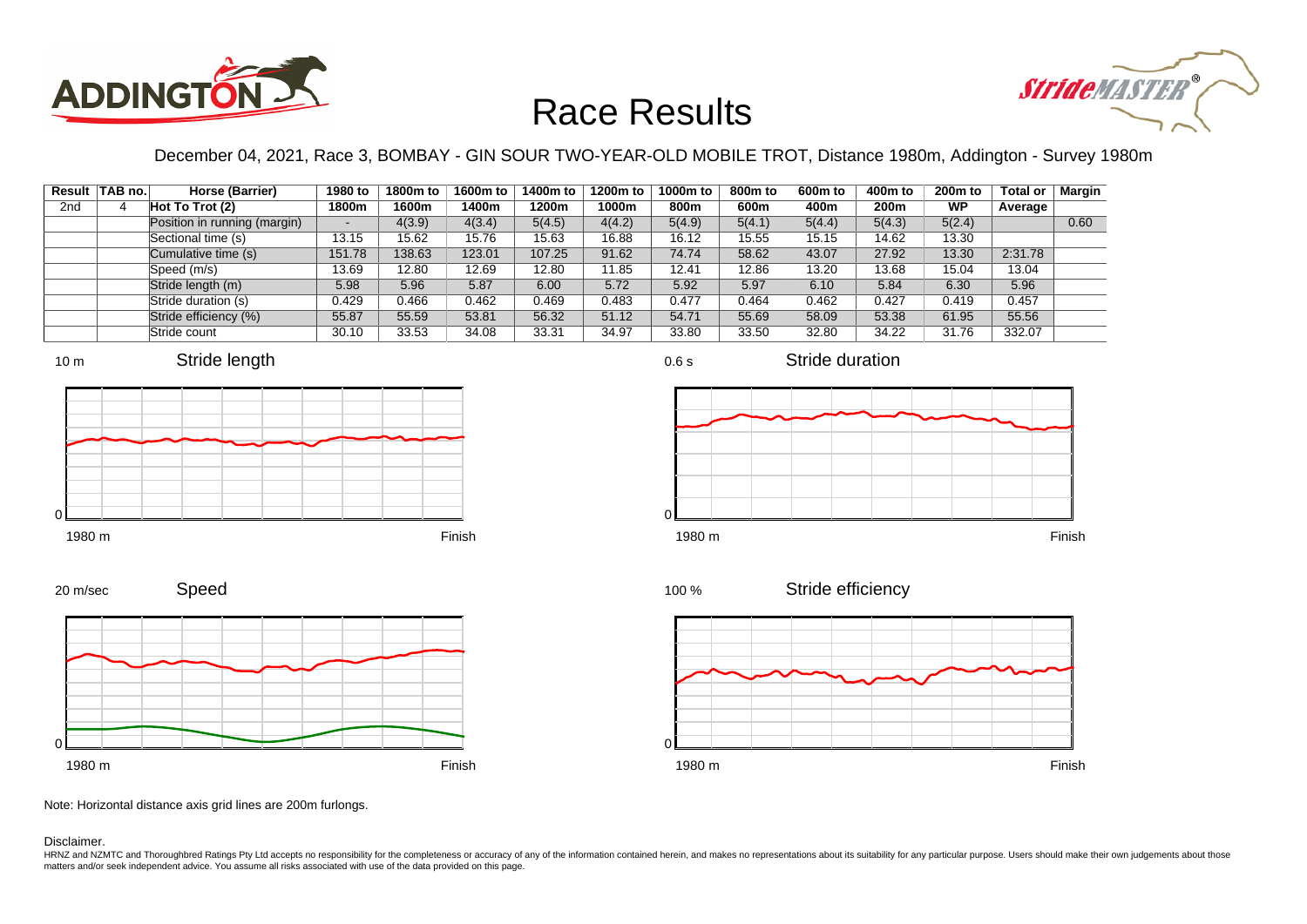



December 04, 2021, Race 3, BOMBAY - GIN SOUR TWO-YEAR-OLD MOBILE TROT, Distance 1980m, Addington - Survey 1980m

|     | Result TAB no. | Horse (Barrier)              | 1980 to | 1800m to | 1600m to | 1400m to | 1200m to | 1000m to | 800m to | 600 <sub>m</sub> to | 400m to | 200 <sub>m</sub> to | <b>Total or</b> | Margin |
|-----|----------------|------------------------------|---------|----------|----------|----------|----------|----------|---------|---------------------|---------|---------------------|-----------------|--------|
| 3rd |                | Regal Sierra (5)             | 1800m   | 1600m    | 1400m    | 1200m    | 1000m    | 800m     | 600m    | 400m                | 200m    | WP                  | Average         |        |
|     |                | Position in running (margin) |         | 5(4.8)   | 5(4.3)   | 4(4.1)   | 5(4.7)   | 4(3.9)   | 4(3.4)  | 4(3.4)              | 4(3.4)  | 3(1.0)              |                 | 2.90   |
|     |                | Sectional time (s)           | 13.25   | 15.62    | 15.54    | 15.78    | 16.63    | 16.18    | 15.49   | 15.17               | 14.53   | 14.03               |                 |        |
|     |                | Cumulative time (s)          | 152.22  | 138.97   | 123.35   | 107.81   | 92.03    | 75.40    | 59.22   | 43.73               | 28.56   | 14.03               | 2:32.22         |        |
|     |                | Speed (m/s)                  | 13.58   | 12.80    | 12.87    | 12.67    | 12.03    | 12.36    | 12.91   | 13.18               | 13.76   | 14.26               | 13.01           |        |
|     |                | Stride length (m)            | 6.56    | 6.25     | 6.34     | 6.39     | 6.12     | 6.26     | 6.40    | 6.43                | 6.37    | 6.37                | 6.34            |        |
|     |                | Stride duration (s)          | 0.470   | 0.488    | 0.492    | 0.504    | 0.509    | 0.506    | 0.495   | 0.488               | 0.463   | 0.447               | 0.488           |        |
|     |                | Stride efficiency (%)        | 67.35   | 61.05    | 62.74    | 63.83    | 58.60    | 61.16    | 63.91   | 64.67               | 63.37   | 63.43               | 62.91           |        |
|     |                | Stride count                 | 27.42   | 32.00    | 31.56    | 31.29    | 32.66    | 31.97    | 31.27   | 31.09               | 31.41   | 31.39               | 312.06          |        |















Note: Horizontal distance axis grid lines are 200m furlongs.

#### Disclaimer.

HRNZ and NZMTC and Thoroughbred Ratings Pty Ltd accepts no responsibility for the completeness or accuracy of any of the information contained herein, and makes no representations about its suitability for any particular p matters and/or seek independent advice. You assume all risks associated with use of the data provided on this page.

0.6 s

Stride duration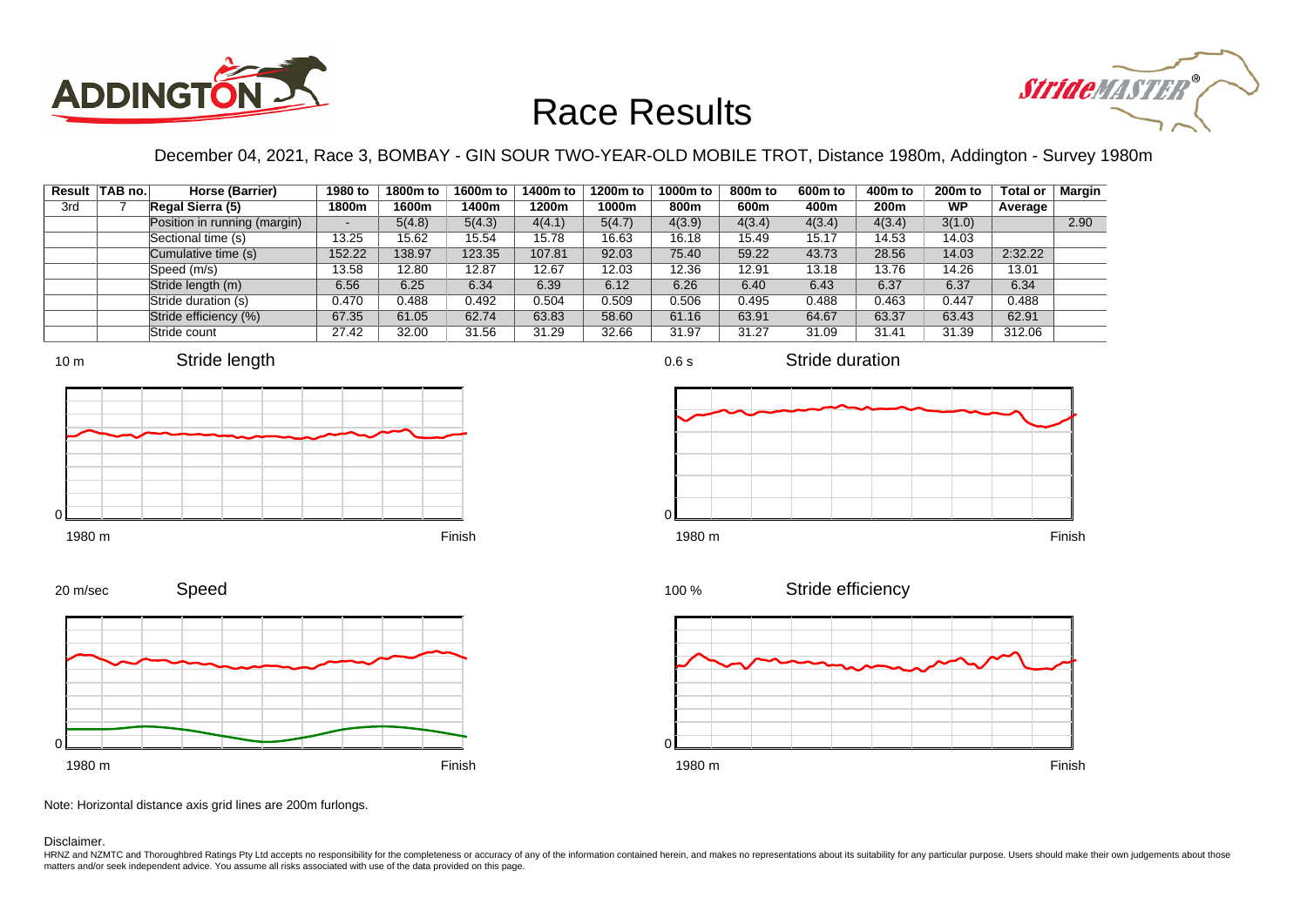



December 04, 2021, Race 3, BOMBAY - GIN SOUR TWO-YEAR-OLD MOBILE TROT, Distance 1980m, Addington - Survey 1980m

|     | Result TAB no. | Horse (Barrier)              | 1980 to | 1800m to | 1600m to | 1400m to | 1200m to | 1000m to | 800m to | 600 <sub>m</sub> to | 400m to | 200 <sub>m</sub> to | <b>Total or</b> | Margin |
|-----|----------------|------------------------------|---------|----------|----------|----------|----------|----------|---------|---------------------|---------|---------------------|-----------------|--------|
| 4th |                | Minnie McGooga (6)           | 1800m   | 1600m    | 1400m    | 1200m    | 1000m    | 800m     | 600m    | 400m                | 200m    | WP                  | Average         |        |
|     |                | Position in running (margin) |         | 1(0.0)   | 1(0.0)   | 1(0.0)   | 1(0.0)   | 1(0.0)   | 1(0.0)  | 1(0.0)              | 1(0.0)  | 1(0.0)              |                 | 8.10   |
|     |                | Sectional time (s)           | 12.15   | 15.71    | 15.57    | 15.68    | 16.77    | 16.25    | 15.49   | 15.17               | 14.94   | 15.44               |                 |        |
|     |                | Cumulative time (s)          | 153.17  | 141.02   | 125.31   | 109.74   | 94.06    | 77.29    | 61.04   | 45.55               | 30.38   | 15.44               | 2:33.17         |        |
|     |                | Speed (m/s)                  | 14.81   | 12.73    | 12.85    | 12.76    | 11.93    | 12.31    | 12.91   | 13.18               | 13.39   | 12.95               | 12.93           |        |
|     |                | Stride length (m)            | 6.44    | 6.20     | 6.12     | 6.18     | 5.97     | 6.00     | 6.10    | 6.15                | 6.18    | 6.01                | 6.13            |        |
|     |                | Stride duration (s)          | 0.443   | 0.487    | 0.476    | 0.485    | 0.500    | 0.488    | 0.472   | 0.466               | 0.461   | 0.464               | 0.474           |        |
|     |                | Stride efficiency (%)        | 64.82   | 60.09    | 58.53    | 59.73    | 55.67    | 56.24    | 58.10   | 59.09               | 59.59   | 56.38               | 58.69           |        |
|     |                | Stride count                 | 27.95   | 32.25    | 32.68    | 32.35    | 33.51    | 33.34    | 32.80   | 32.52               | 32.39   | 33.30               | 323.09          |        |











Stride duration



Speed 20 m/sec



Note: Horizontal distance axis grid lines are 200m furlongs.

#### Disclaimer.

HRNZ and NZMTC and Thoroughbred Ratings Pty Ltd accepts no responsibility for the completeness or accuracy of any of the information contained herein, and makes no representations about its suitability for any particular p matters and/or seek independent advice. You assume all risks associated with use of the data provided on this page.

0.6 s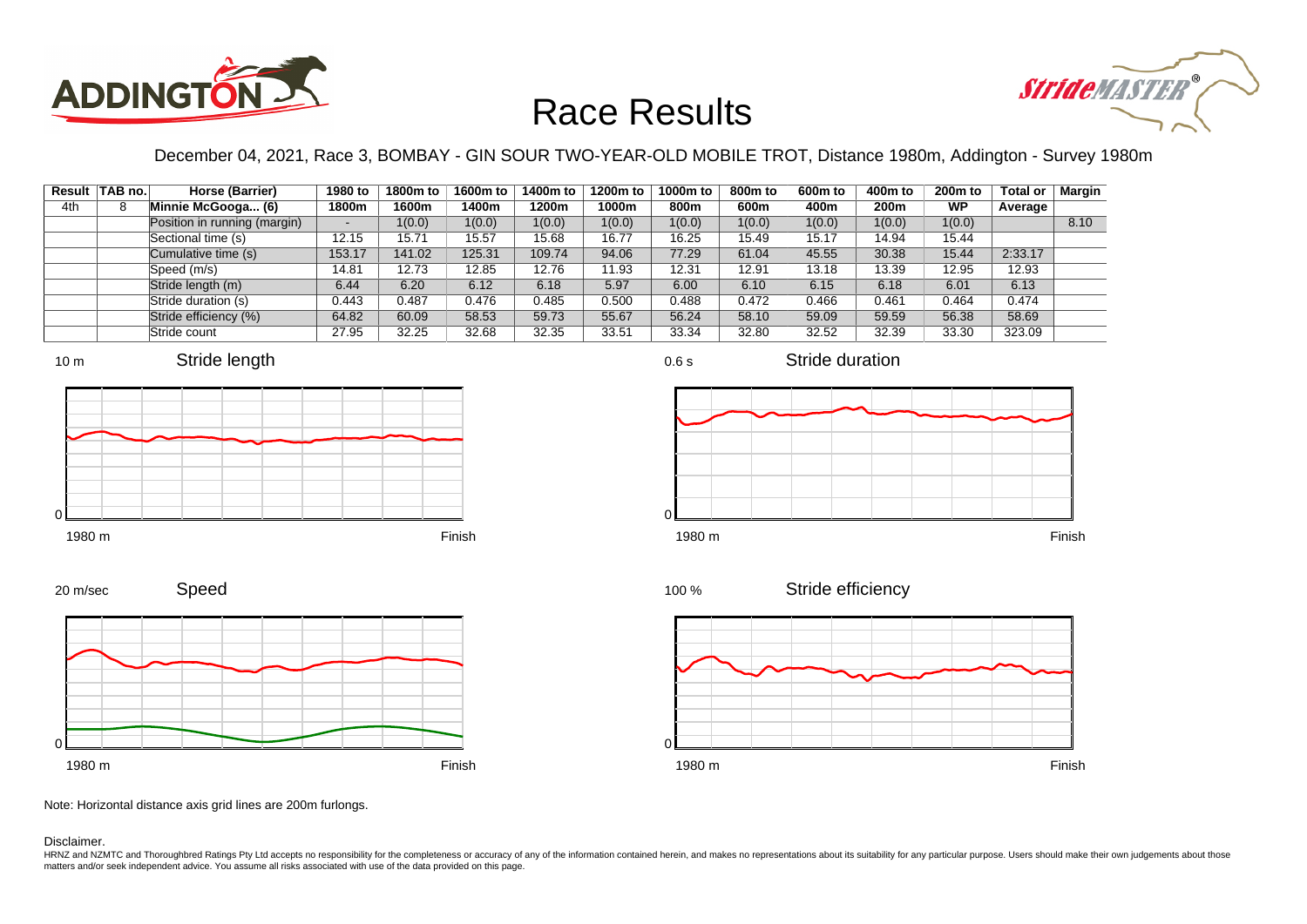



December 04, 2021, Race 3, BOMBAY - GIN SOUR TWO-YEAR-OLD MOBILE TROT, Distance 1980m, Addington - Survey 1980m

0.6 s

|     | Result TAB no. | Horse (Barrier)              | 1980 to | 1800m to | 1600m to | 1400m to | 1200m to | 1000m to | 800m to | 600 <sub>m</sub> to | 400m to | 200 <sub>m</sub> to | <b>Total or</b> | <b>Margin</b> |
|-----|----------------|------------------------------|---------|----------|----------|----------|----------|----------|---------|---------------------|---------|---------------------|-----------------|---------------|
| 5th |                | La Dama (4)                  | 1800m   | 1600m    | 1400m    | 1200m    | 1000m    | 800m     | 600m    | 400m                | 200m    | <b>WP</b>           | Average         |               |
|     |                | Position in running (margin) | -       | 3(3.5)   | 2(1.4)   | 3(2.5)   | 3(3.2)   | 2(2.0)   | 2(0.9)  | 2(0.7)              | 2(0.9)  | 4(2.0)              |                 | 26.90         |
|     |                | Sectional time (s)           | 12.85   | 15.35    | 15.76    | 15.79    | 16.57    | 16.08    | 15.45   | 15.20               | 15.12   | 18.48               |                 |               |
|     |                | Cumulative time (s)          | 156.65  | 143.80   | 128.45   | 112.69   | 96.90    | 80.33    | 64.25   | 48.80               | 33.60   | 18.48               | 2:36.65         |               |
|     |                | Speed (m/s)                  | 14.00   | 13.03    | 12.69    | 12.67    | 12.07    | 12.44    | 12.94   | 13.16               | 13.23   | 10.82               | 12.64           |               |
|     |                | Stride length (m)            | 6.13    | 5.88     | 5.73     | 5.87     | 5.65     | 5.78     | 5.99    | 5.87                | 5.78    | 5.16                | 5.77            |               |
|     |                | Stride duration (s)          | 0.435   | 0.451    | 0.452    | 0.463    | 0.468    | 0.464    | 0.463   | 0.446               | 0.437   | 0.477               | 0.456           |               |
|     |                | Stride efficiency (%)        | 58.73   | 53.97    | 51.34    | 53.80    | 49.84    | 52.14    | 56.10   | 53.89               | 52.23   | 41.61               | 52.01           |               |
|     |                | Stride count                 | 29.36   | 34.03    | 34.89    | 34.09    | 35.41    | 34.62    | 33.38   | 34.06               | 34.59   | 38.76               | 343.19          |               |







Stride duration



20 m/sec





Stride efficiency 100 %



Note: Horizontal distance axis grid lines are 200m furlongs.

Disclaimer.

HRNZ and NZMTC and Thoroughbred Ratings Pty Ltd accepts no responsibility for the completeness or accuracy of any of the information contained herein, and makes no representations about its suitability for any particular p matters and/or seek independent advice. You assume all risks associated with use of the data provided on this page.